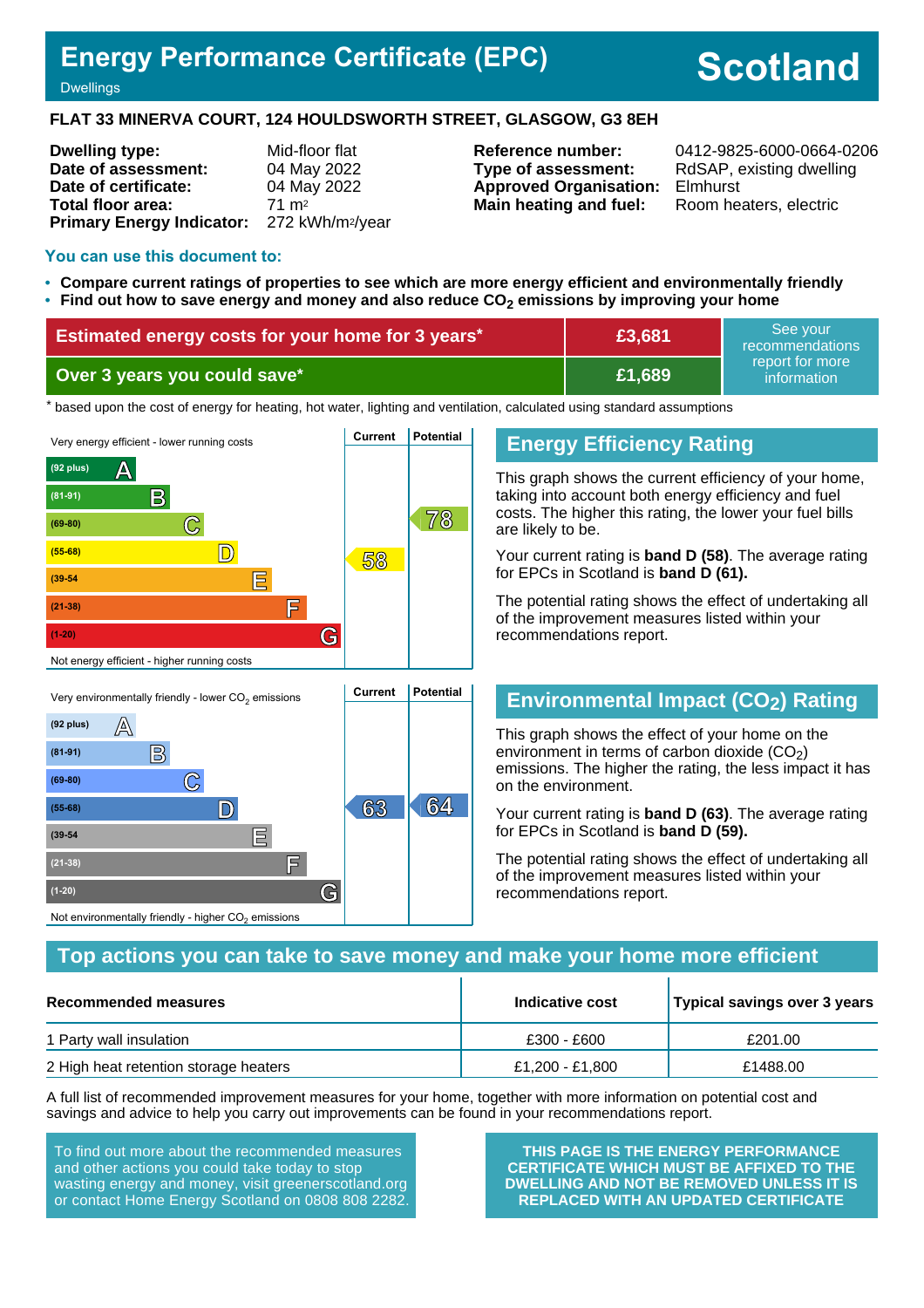## FLAT 33 MINERVA COURT, 124 HOULDSWORTH STREET, GLASGOW, G3 8EH 04 May 2022 RRN: 0412-9825-6000-0664-0206

## **Summary of the energy performance related features of this home**

This table sets out the results of the survey which lists the current energy-related features of this home. Each element is assessed by the national calculation methodology; 1 star = very poor (least efficient), 2 stars = poor, 3 stars = average, 4 stars = good and 5 stars = very good (most efficient). The assessment does not take into consideration the condition of an element and how well it is working. 'Assumed' means that the insulation could not be inspected and an assumption has been made in the methodology, based on age and type of construction.

| <b>Element</b>        | <b>Description</b>                         | <b>Energy Efficiency</b> | Environmental |
|-----------------------|--------------------------------------------|--------------------------|---------------|
| Walls                 | Cavity wall, as built, insulated (assumed) | ★★★★☆                    | ★★★★☆         |
| Roof                  | (another dwelling above)                   |                          |               |
| Floor                 | (another dwelling below)                   |                          |               |
| Windows               | Fully double glazed                        | ★★★☆☆                    | ★★★☆☆         |
| Main heating          | Room heaters, electric                     | ★☆☆☆☆                    | ★★☆☆☆         |
| Main heating controls | Programmer and appliance thermostats       | ★★★★☆                    | ★★★★☆         |
| Secondary heating     | None                                       |                          |               |
| Hot water             | Electric immersion, standard tariff        | ★☆☆☆☆                    | ★★☆☆☆         |
| Lighting              | Low energy lighting in all fixed outlets   | ★★★★★                    | *****         |

## **The energy efficiency rating of your home**

Your Energy Efficiency Rating is calculated using the standard UK methodology, RdSAP. This calculates energy used for heating, hot water, lighting and ventilation and then applies fuel costs to that energy use to give an overall rating for your home. The rating is given on a scale of 1 to 100. Other than the cost of fuel for electrical appliances and for cooking, a building with a rating of 100 would cost almost nothing to run.

As we all use our homes in different ways, the energy rating is calculated using standard occupancy assumptions which may be different from the way you use it. The rating also uses national weather information to allow comparison between buildings in different parts of Scotland. However, to make information more relevant to your home, local weather data is used to calculate your energy use,  $CO<sub>2</sub>$  emissions, running costs and the savings possible from making improvements.

#### **The impact of your home on the environment**

One of the biggest contributors to global warming is carbon dioxide. The energy we use for heating, lighting and power in our homes produces over a quarter of the UK's carbon dioxide emissions. Different fuels produce different amounts of carbon dioxide for every kilowatt hour (kWh) of energy used. The Environmental Impact Rating of your home is calculated by applying these 'carbon factors' for the fuels you use to your overall energy use.

The calculated emissions for your home are 46 kg  $CO<sub>2</sub>/m<sup>2</sup>/yr$ .

The average Scottish household produces about 6 tonnes of carbon dioxide every year. Based on this assessment, heating and lighting this home currently produces approximately 3.3 tonnes of carbon dioxide every year. You could reduce emissions by switching to renewable energy sources.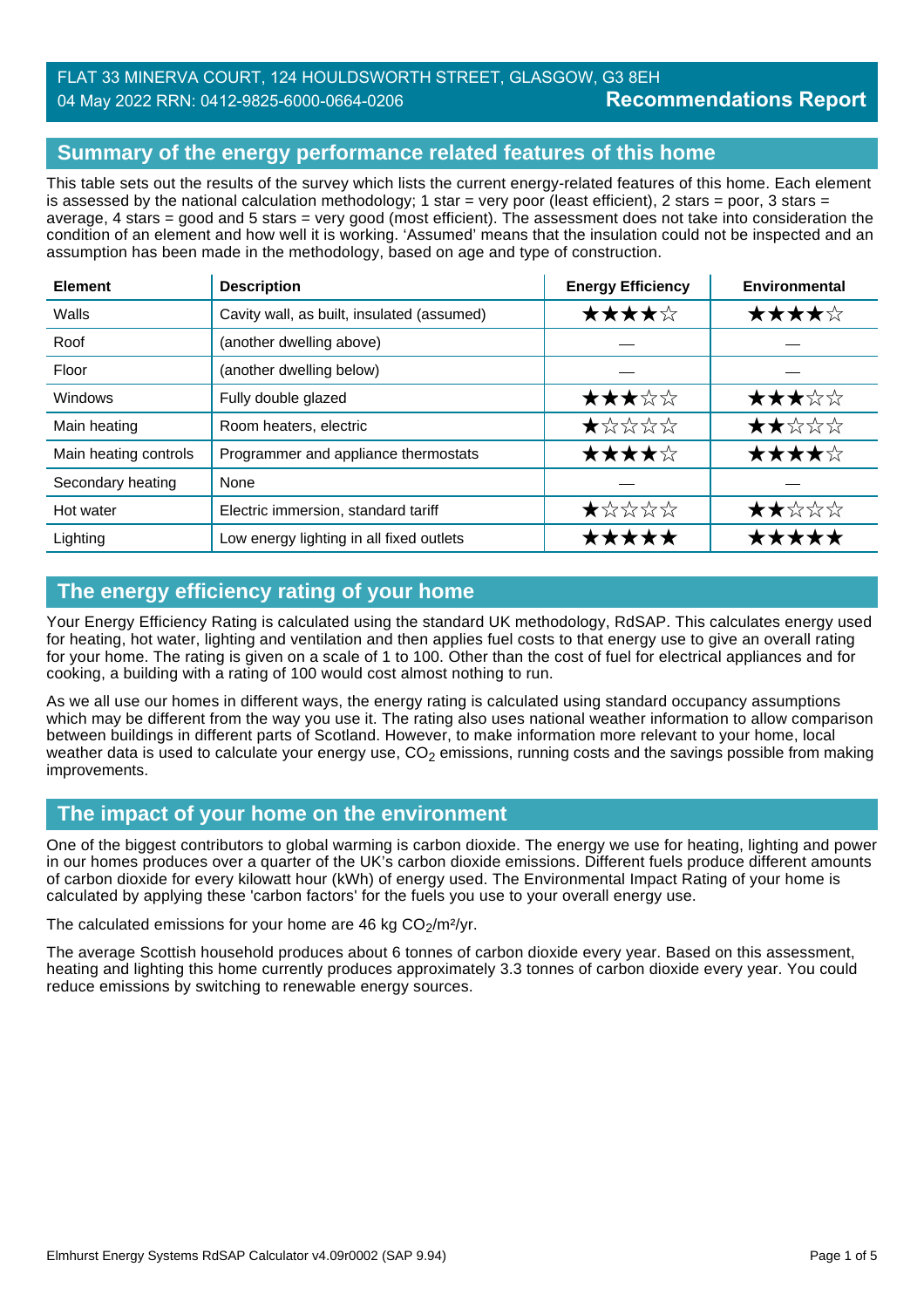#### **Recommendations Report** FLAT 33 MINERVA COURT, 124 HOULDSWORTH STREET, GLASGOW, G3 8EH 04 May 2022 RRN: 0412-9825-6000-0664-0206

| <b>Estimated energy costs for this home</b> |                             |                               |                                 |
|---------------------------------------------|-----------------------------|-------------------------------|---------------------------------|
|                                             | <b>Current energy costs</b> | <b>Potential energy costs</b> | <b>Potential future savings</b> |
| <b>Heating</b>                              | £2,340 over 3 years         | $E1,179$ over 3 years         |                                 |
| <b>Hot water</b>                            | £1,134 over 3 years         | £588 over 3 years             | <b>You could</b>                |
| Lighting                                    | £207 over 3 years           | £225 over 3 years             | save £1,689                     |
|                                             | Totals $£3,681$             | £1,992                        | over 3 years                    |

These figures show how much the average household would spend in this property for heating, lighting and hot water. This excludes energy use for running appliances such as TVs, computers and cookers, and the benefits of any electricity generated by this home (for example, from photovoltaic panels). The potential savings in energy costs show the effect of undertaking all of the recommended measures listed below.

#### **Recommendations for improvement**

The measures below will improve the energy and environmental performance of this dwelling. The performance ratings after improvements listed below are cumulative; that is, they assume the improvements have been installed in the order that they appear in the table. Further information about the recommended measures and other simple actions to take today to save money is available from the Home Energy Scotland hotline which can be contacted on 0808 808 2282. Before carrying out work, make sure that the appropriate permissions are obtained, where necessary. This may include permission from a landlord (if you are a tenant) or the need to get a Building Warrant for certain types of work.

|   |                                                                    |                        | <b>Typical saving</b> | <b>Rating after improvement</b> |                    |
|---|--------------------------------------------------------------------|------------------------|-----------------------|---------------------------------|--------------------|
|   | <b>Recommended measures</b>                                        | <b>Indicative cost</b> | per year              | <b>Energy</b>                   | <b>Environment</b> |
|   | Party wall insulation                                              | £300 - £600            | £67                   | <b>D61</b>                      | $D$ 65             |
| 2 | High heat retention storage heaters and<br>dual immersion cylinder | £1,200 - £1,800        | £496                  | $C$ 78                          | D 64               |

#### **Alternative measures**

There are alternative improvement measures which you could also consider for your home. It would be advisable to seek further advice and illustration of the benefits and costs of such measures.

- External insulation with cavity wall insulation
- Biomass boiler (Exempted Appliance if in Smoke Control Area)
- Air or ground source heat pump

#### **Choosing the right improvement package**

For free and impartial advice on choosing suitable measures for your property, contact the Home Energy Scotland hotline on 0808 808 2282 or go to www.greenerscotland.org.

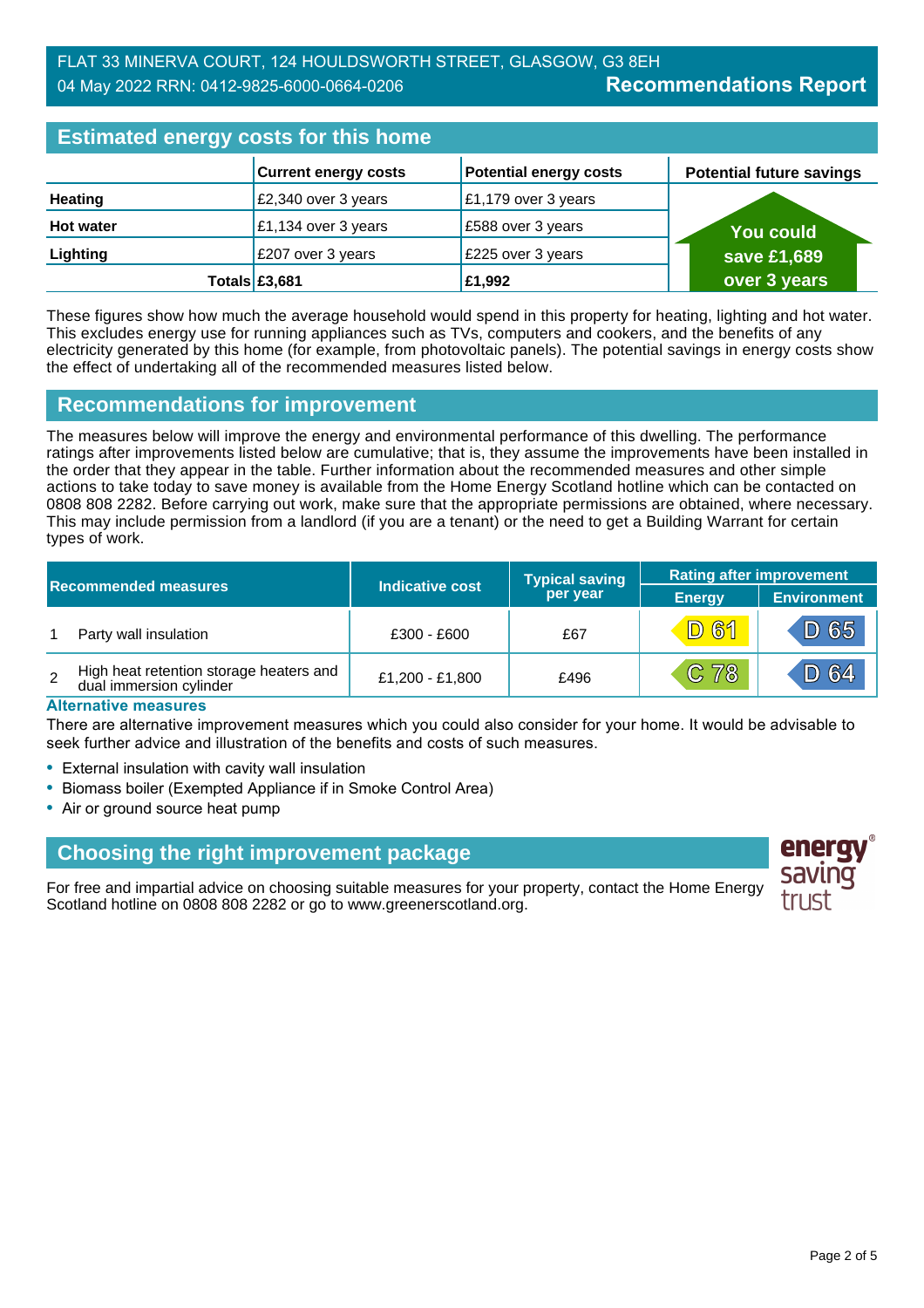### **About the recommended measures to improve your home's performance rating**

This section offers additional information and advice on the recommended improvement measures for your home

#### **1 Party wall insulation**

Party wall insulation, to fill the cavity of a wall separating a dwelling from another building with an insulating material, reduces heat loss; this will improve levels of thermal comfort, reduce energy use and lower fuel bills. The insulation material is pumped into the gap through small holes that are drilled into the party wall, and the holes are made good afterwards. As specialist machinery is used to fill the cavity, a professional installation company should carry out this work, and they should carry out a thorough survey before commencing work to ensure that this type of insulation is suitable for this home and its exposure. They should also provide a guarantee for the work. This work has to comply with building regulations, including that installation will not adversely affect the performance of the existing wall in respect of noise transmission. Further information about cavity wall insulation and details of local installers can be obtained from the National Insulation Association (www.nationalinsulationassociation.org.uk).

#### **2 High heat retention storage heaters**

Modern storage heaters are less expensive to run than the direct acting, on-peak heating system in the property. A dual-rate electricity supply is required to provide the off-peak electricity that these heaters use; this is easily obtained by contacting the energy supplier. Ask for a quotation for high heat retention heaters with automatic charge and output controls. A dual-immersion cylinder, which can be installed at the same time, will provide cheaper hot water than the system currently installed. Installations should be in accordance with the national wiring standards. Building regulations generally apply to this work and a building warrant may be required, so it is best to check with your local authority building standards department and seek advice from a qualified electrical heating engineer. Ask the engineer to explain the options, which might also include switching to other forms of electric heating.

#### **Low and zero carbon energy sources**

Low and zero carbon (LZC) energy sources are sources of energy that release either very little or no carbon dioxide into the atmosphere when they are used. Installing these sources may help reduce energy bills as well as cutting carbon.

**LZC energy sources present:** There are none provided for this home

#### **Your home's heat demand**

In this section, you can see how much energy you might need to heat your home and provide hot water. These are estimates showing how an average household uses energy. These estimates may not reflect your actual energy use, which could be higher or lower. You might spend more money on heating and hot water if your house is less energy efficient. The table below shows the potential benefit of having your loft and walls insulated. Visit https://energysavingtrust.org.uk/energy-at-home for more information.

| <b>Heat demand</b>           | --<br><b>Existing dwelling</b> | Impact of Joft<br>insulation | Impact of cavity<br>wall insulation | Impact of solid wall<br>insulation |
|------------------------------|--------------------------------|------------------------------|-------------------------------------|------------------------------------|
| Space heating (kWh per year) | 4.013                          | N/A                          | N/A                                 | N/A                                |
| Water heating (kWh per year) | 1.946                          |                              |                                     |                                    |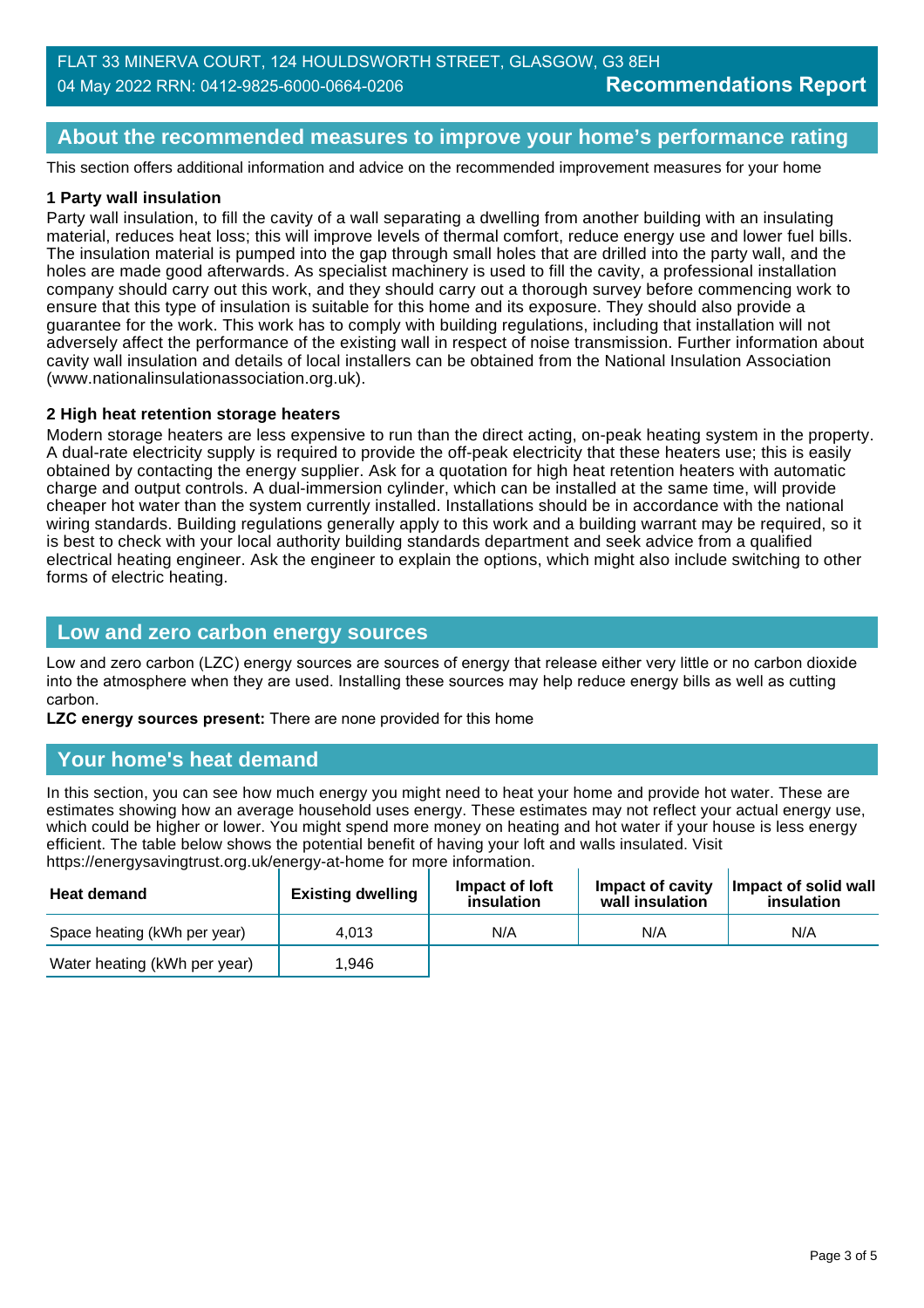#### **Recommendations Report** FLAT 33 MINERVA COURT, 124 HOULDSWORTH STREET, GLASGOW, G3 8EH 04 May 2022 RRN: 0412-9825-6000-0664-0206

## **About this document**

This Recommendations Report and the accompanying Energy Performance Certificate are valid for a maximum of ten years. These documents cease to be valid where superseded by a more recent assessment of the same building carried out by a member of an Approved Organisation.

The Energy Performance Certificate and this Recommendations Report for this building were produced following an energy assessment undertaken by an assessor accredited by Elmhurst (www.elmhurstenergy.co.uk), an Approved Organisation Appointed by Scottish Ministers. The certificate has been produced under the Energy Performance of Buildings (Scotland) Regulations 2008 from data lodged to the Scottish EPC register. You can verify the validity of this document by visiting www.scottishepcregister.org.uk and entering the report reference number (RRN) printed at the top of this page.

| Assessor's name:            | Mr. Andrew McCall                         |
|-----------------------------|-------------------------------------------|
| Assessor membership number: | EES/024441                                |
| Company name/trading name:  | Allied Surveyors Scotland Plc             |
| Address:                    | 24 Herbert Street                         |
|                             | Glasgow                                   |
|                             | G20 6NB                                   |
| Phone number:               | 01413309950                               |
| Email address:              | glasgow.north@alliedsurveyorsscotland.com |
| Related party disclosure:   | No related party                          |

If you have any concerns regarding the content of this report or the service provided by your assessor you should in the first instance raise these matters with your assessor and with the Approved Organisation to which they belong. All Approved Organisations are required to publish their complaints and disciplinary procedures and details can be found online at the web address given above.

#### **Use of this energy performance information**

Once lodged by your EPC assessor, this Energy Performance Certificate and Recommendations Report are available to view online at www.scottishepcregister.org.uk, with the facility to search for any single record by entering the property address. This gives everyone access to any current, valid EPC except where a property has a Green Deal Plan, in which case the report reference number (RRN) must first be provided. The energy performance data in these documents, together with other building information gathered during the assessment is held on the Scottish EPC Register and is available to authorised recipients, including organisations delivering energy efficiency and carbon reduction initiatives on behalf of the Scottish and UK governments. A range of data from all assessments undertaken in Scotland is also published periodically by the Scottish Government. Further information on these matters and on Energy Performance Certificates in general, can be found at www.gov.scot/epc.